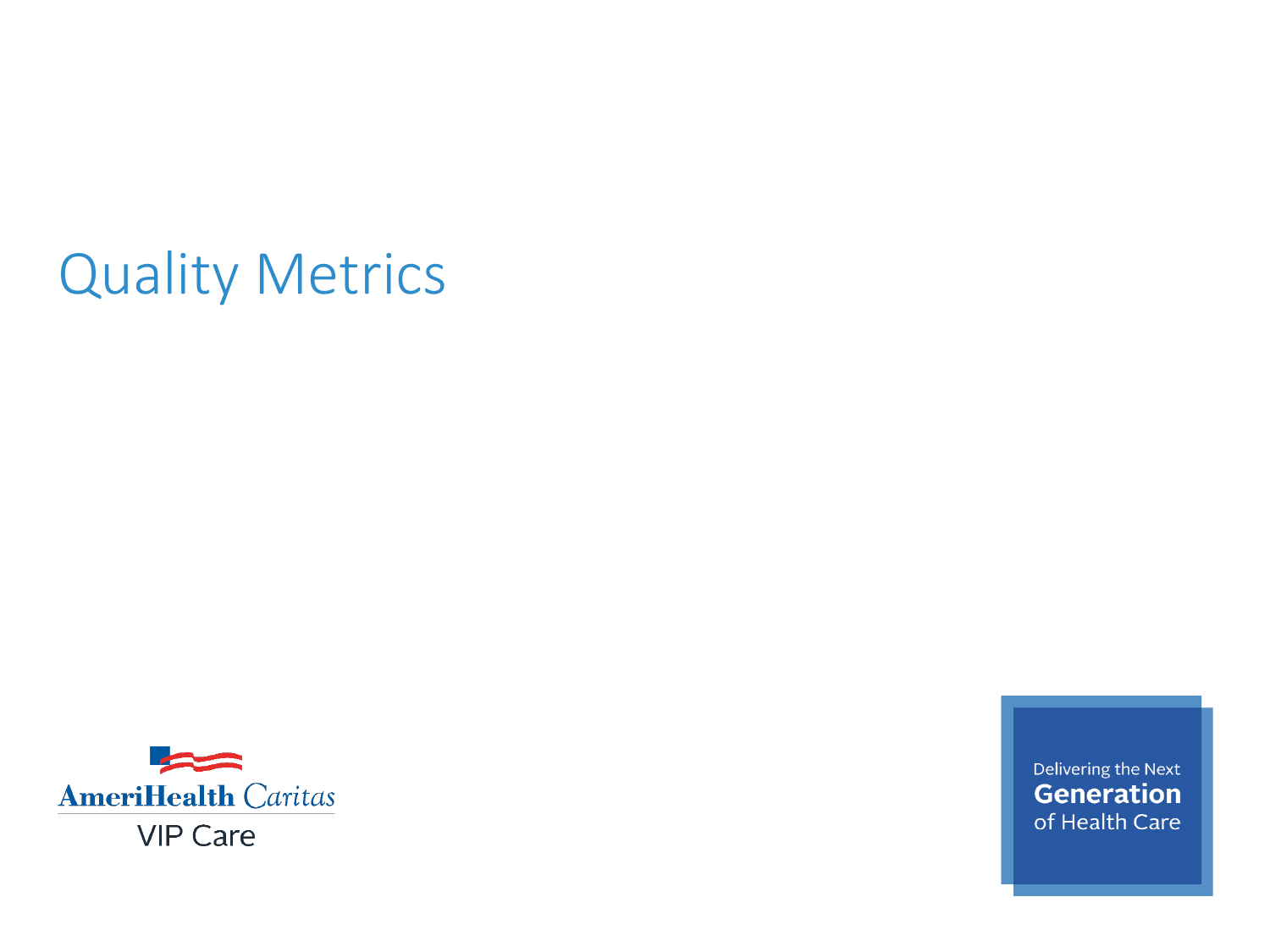

### **Plan Intervention:**

Care for Older Adults (COA) includes a group of assessments intended to serve as additional preventive screenings for adults age 66 and over.

| Advance care planning | <b>Functional assessment</b> |
|-----------------------|------------------------------|
| Pain assessment       | Medication review/list       |

AmeriHealth Caritas VIP Care is able to assist providers in completing these assessments:

- $\checkmark$  Care management is contacting members to complete COA assessments including pain, advanced directives and functional status.
- $\checkmark$  Pharmacy department is conducting care for older adults medication reviews.
- $\checkmark$  Completed COA assessment forms are sent to members PCP's and must be filed in the member records in order to satisfy the HEDIS requirement.

Providers may access blank COA forms for their use on our website under Provider> Resources. A good time to complete these assessments is during the Annual Wellness Visit.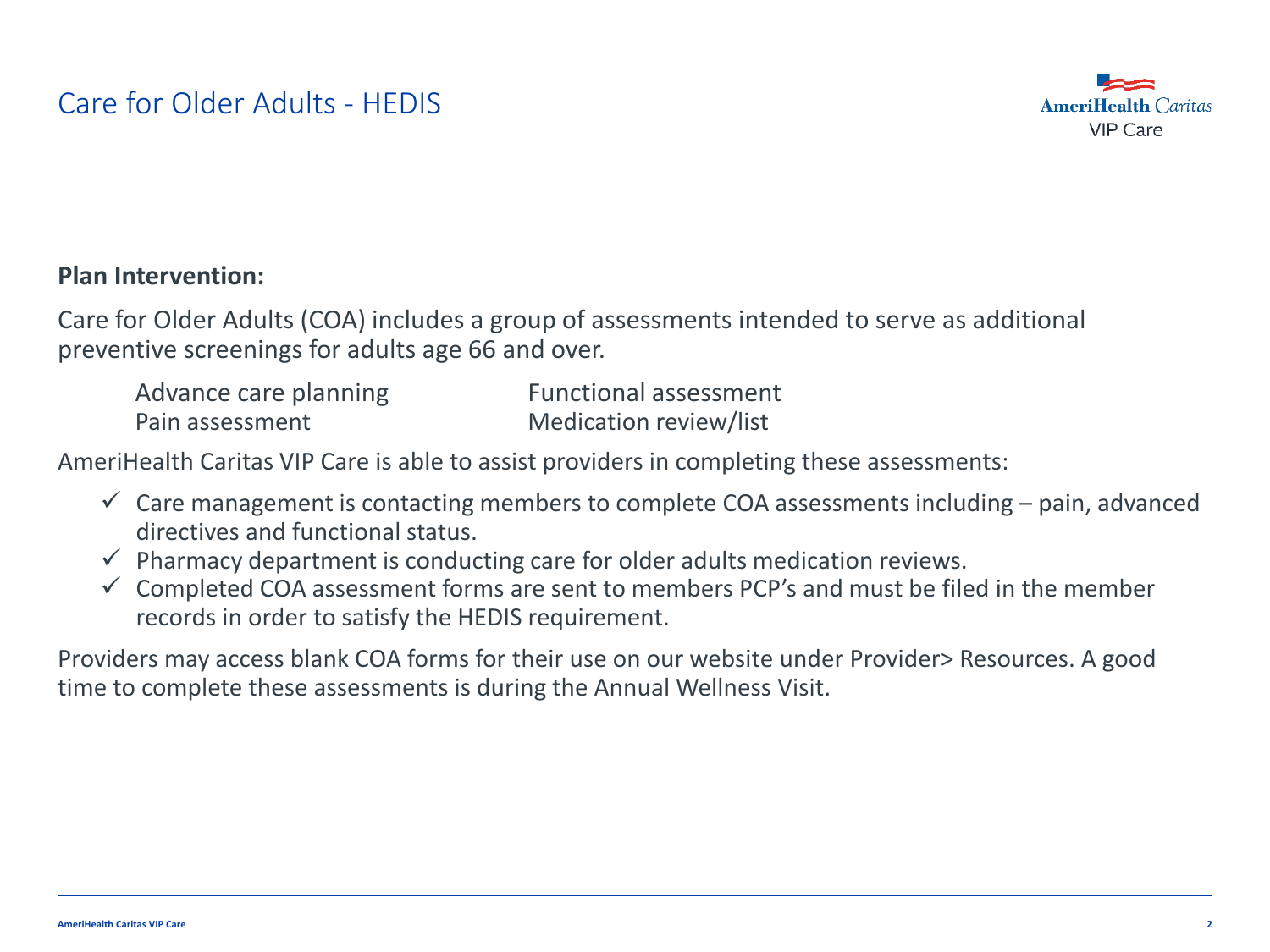# Care for Older Adults - HEDIS



**Provider Guidelines** - Providers may also satisfy the COA requirement by completing the assessment form or documenting the assessment on a claim using the following codes :

|           | <b>Care for Older Adults</b> | Members 66 years and older who had each of the following during CPT/HCPCS/ICD10CM Codes: |                                             |
|-----------|------------------------------|------------------------------------------------------------------------------------------|---------------------------------------------|
| (COA)     |                              | the measurement year:                                                                    |                                             |
| $\bullet$ | <b>Advance Care</b>          |                                                                                          | Advance Care Planning: 99483, 99497,        |
|           | Planning                     | Advance care planning - Evidence of advance care planning during                         | 1123F, 1124F, 1157F, 1158F, S0257, Z66      |
| $\bullet$ | <b>Functional Status</b>     | the measurement year (i.e., advance directive, actionable medical                        |                                             |
|           | Assessment                   | orders, living will, surrogate decision maker).                                          | <b>Functional Status Assessment: 99483,</b> |
| $\bullet$ | Pain Assessment              | <b>Functional status assessment</b> - At least one functional status                     | 1170F, G0438, G0439                         |
| $\bullet$ | <b>Medication</b>            | assessment during the measurement year (i.e., ADL, IADL, result of                       |                                             |
|           | <b>Review</b>                | assessment using a standardized functional assessment tool).                             | Pain Assessment: 1125F, 1126F               |
|           |                              | Pain assessment - Documentation of at least one pain assessment                          |                                             |
|           |                              | during the measurement year.                                                             | Medication Review: 90863, 99483,            |
|           |                              | <b>Medication review</b> – any of the following:                                         | 99605, 99606, 1160F                         |
|           |                              | Both of the following on the same date of service during the<br>$\bullet$                |                                             |
|           |                              | measurement year:                                                                        | Medication List: 1159F, G8427               |
|           |                              | At least one medication review conducted by a<br>$\circ$                                 |                                             |
|           |                              | prescribing practitioner or clinical pharmacist.                                         | <b>Transitional Care Management:</b>        |
|           |                              | The presence of a medication list in the medical<br>$\circ$                              | 99495, 99496                                |
|           |                              | record.                                                                                  |                                             |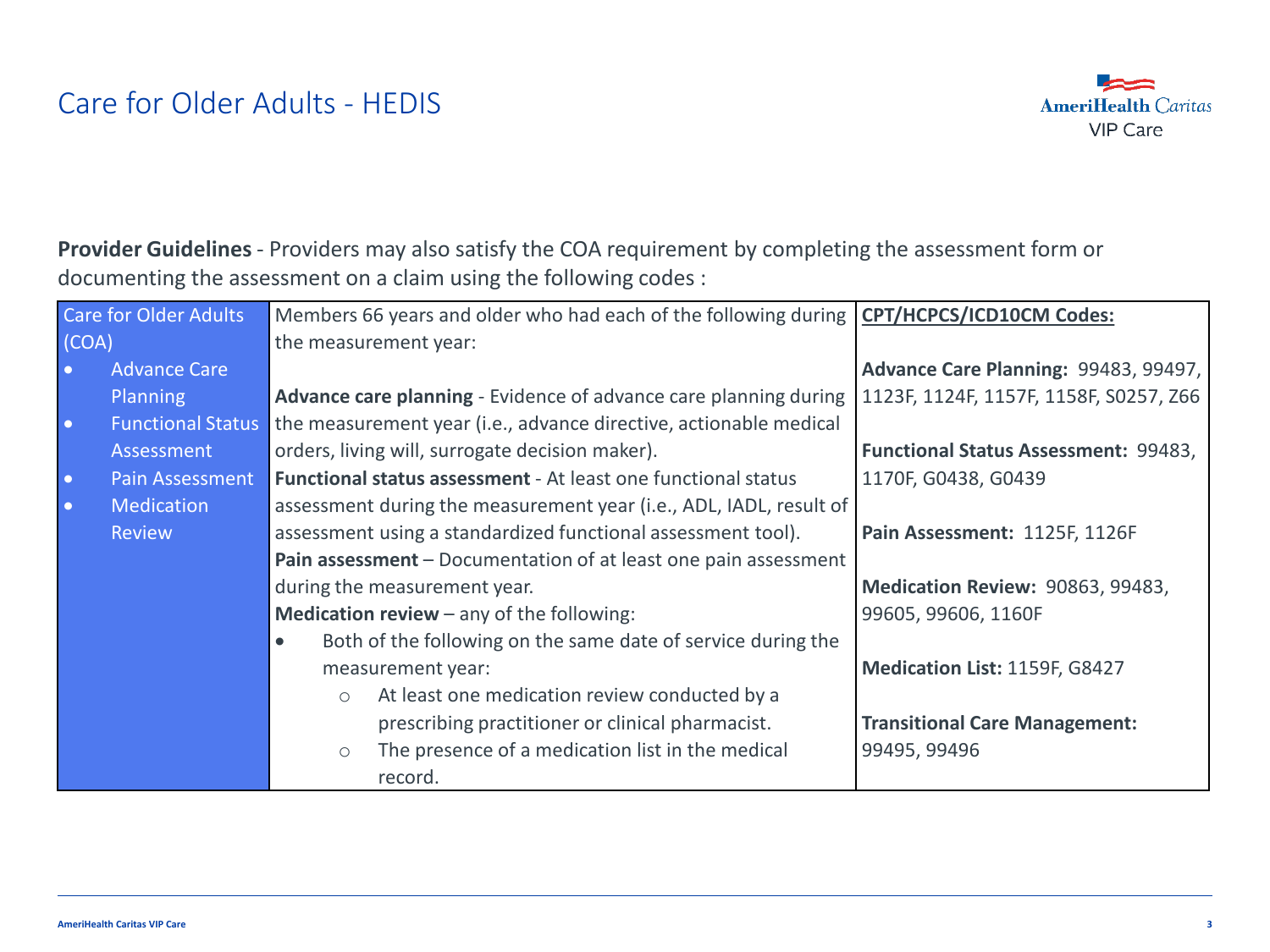# Influenza Vaccine – Consumer Assessment of Healthcare Provider and Systems Survey (CAHPS)



### **Plan Interventions:**

Member incentives, reminder postcards, automated call and text blasts, Care Management Team calls, and partner with providers for flu clinics.

### **Provider Guidelines:**

We ask for your help, as a provider, in helping to ensure your patients receive influenza vaccines. Your role in this effort is critical to help avert the considerable toll that influenza takes on the public's health each year.

Per the CDC, although people 65 years old and older can get any injectable influenza vaccine, there are two vaccines specifically designed for people 65 years old and older:

- The "high-dose vaccine" is designed specifically for people 65 years old and older and contains four times the amount of antigen as the regular flu shot. It is associated with a stronger immune response following vaccination (higher antibody production).
- The adjuvanted flu vaccine, Fluad™, is made with MF59 adjuvant, which is designed to help create a stronger immune response to vaccination.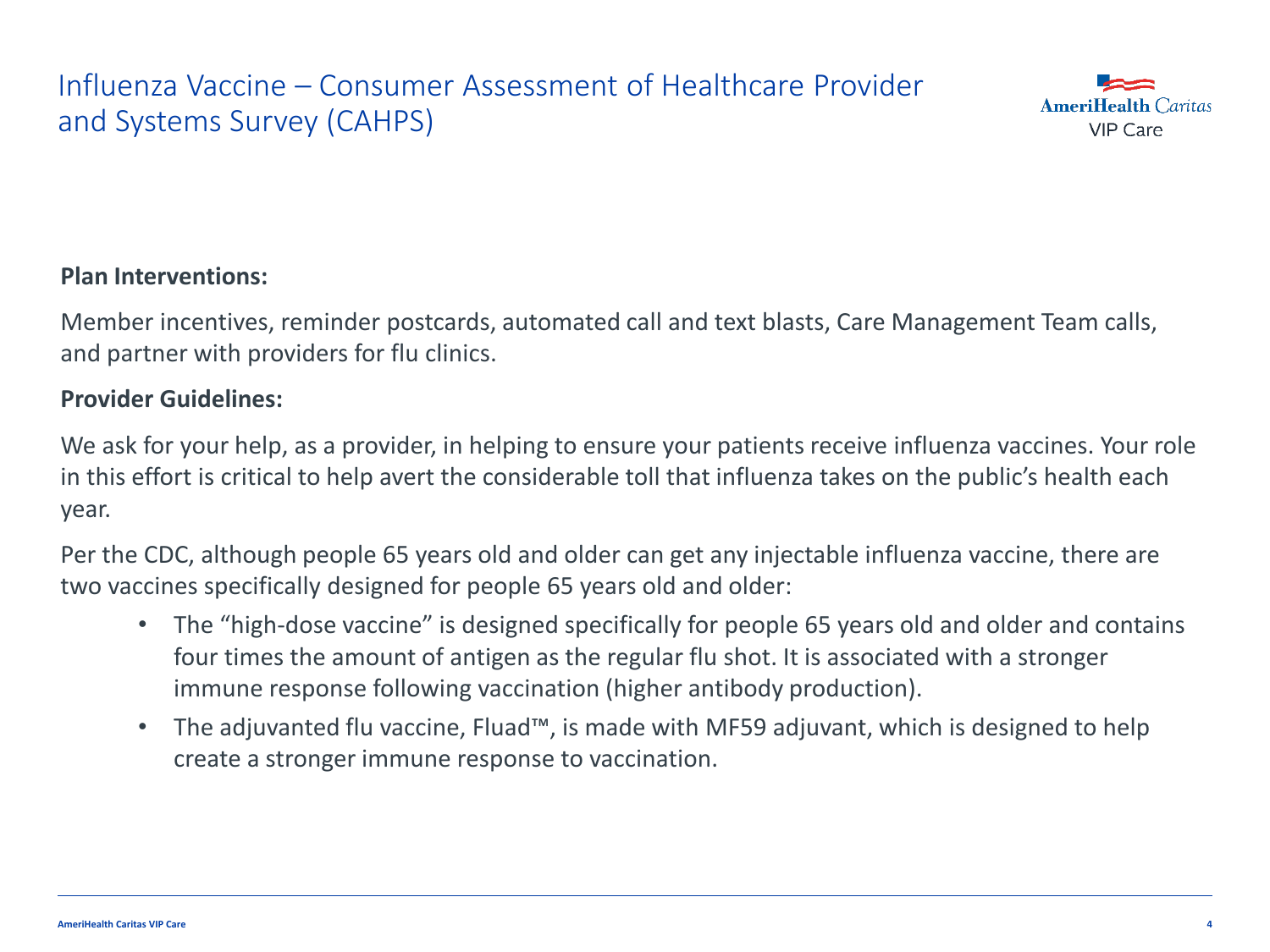

Please be reminded that participating providers will be reimbursed 100% of the Medicare allowable for the influenza vaccines noted below, along with the administration code G0008 for your Medicare patients in our plan:

| <b>Code</b> | <b>Labeler Name</b>                              | <b>Drug Name</b>                                                                                                                                                                             |
|-------------|--------------------------------------------------|----------------------------------------------------------------------------------------------------------------------------------------------------------------------------------------------|
| 90653       | Segirus Inc                                      | Fluad (2020/2021)                                                                                                                                                                            |
| 90694       | Segirus Inc                                      | Fluad Quadrivalent (2020/2021)                                                                                                                                                               |
| 90662       | Sanofi Pasteur                                   | Fluzone High-Dose Quadrivalent (2020/2021)                                                                                                                                                   |
| 90672       | AstraZeneca/MedImmune                            | FluMist Quadrivalent (2020/2021)                                                                                                                                                             |
| 90674       | Segirus Inc                                      | Flucelvax Quadrivalent (2020/2021) (Pres Free)                                                                                                                                               |
| 90682       | Sanofi Pasteur                                   | Flublok Quadrivalent (2020/2021)                                                                                                                                                             |
| 90686       | GlaxoSmithKline<br>Sanofi Pasteur<br>Segirus Inc | Fluarix Quadrivalent (2020/2021) (Pres Free) & Flulaval Quadrivalent (2020/2021) (Pres Free)<br>Fluzone Quadrivalent (2020/2021) (Pres Free)<br>Afluria Quadrivalent (2020/2021) (Pres Free) |
| 90688       | Sanofi Pasteur<br>Segirus Inc                    | Fluzone Quadrivalent (2020/2021)<br>Afluria Quadrivalent (2020/2021)                                                                                                                         |
| 90756       | Segirus Inc                                      | <b>Flucelvax Quadrivalent (2020/2021)</b>                                                                                                                                                    |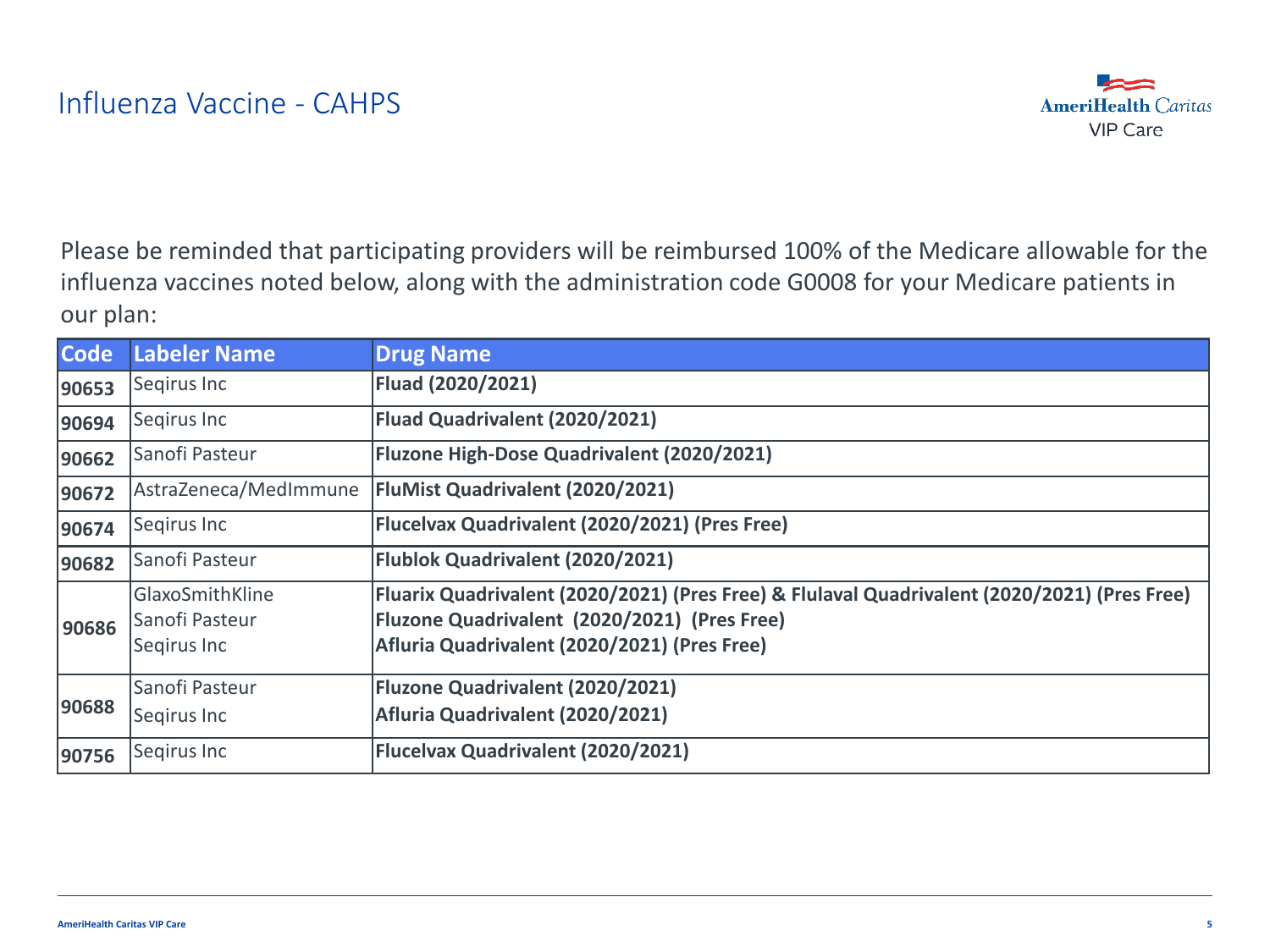

### **Plan Interventions:**

Our plan is assessed on how well our providers are controlling their patients' (our members') blood pressure through the HEDIS measure, Controlling High Blood Pressure. This measure determines the percentage of patients 60 to 85 years of age who had a diagnosis of hypertension and whose blood pressure (BP) was adequately controlled during the measurement year, based on the following criteria:

- Patients 60 to 85 years of age with a diagnosis of diabetes whose BP was less than 140/90 mm Hg.
- Patients 60 to 85 years of age without a diagnosis of diabetes whose BP was less than 150/90 mm Hg.

Only about half of people with high blood pressure have it under control, which means they are at higher risk for heart disease and stroke. Another 1 in 5 adults don't even know they have high blood pressure.

As a plan we offer member incentives, education and a blood pressure cuff benefit. Review medications for compliance and educate members on 90-day refills. Offer to take blood pressure at member events.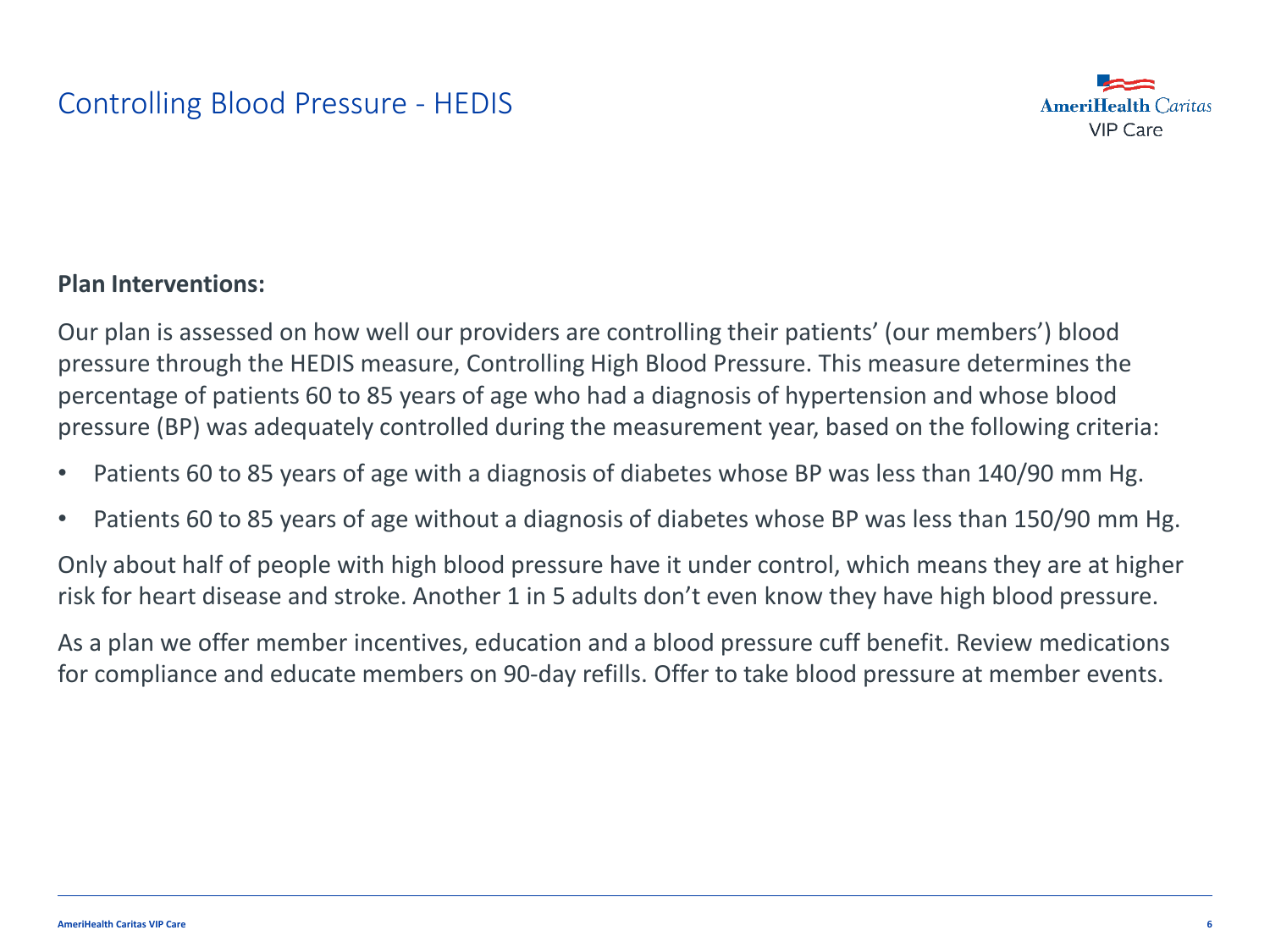

### **Provider Guidelines:**

Before providers can begin to control high blood pressure, it is important to first obtain an accurate blood pressure. Even small inaccuracies of 5 – 10 mm Hg can have considerable consequences. Here are some factors that can affect the accuracy of a blood pressure measures and the magnitude of the discrepancies:

| <b>Factor</b>                            | Magnitude of systolic/diastolic blood pressure |
|------------------------------------------|------------------------------------------------|
|                                          | discrepancy (mm Hg)                            |
| <b>Talking or active listening</b>       | 10/10                                          |
| <b>Distended bladder</b>                 | 15/10                                          |
| <b>Cuff over clothing</b>                | $5 - 50/$                                      |
| <b>Cuff too small</b>                    | $10/2 - 8$                                     |
| Smoking within 30 minutes of measurement | $6 - 20/$                                      |
| Paralyzed arm                            | $2 - 5/$                                       |
| <b>Back unsupported</b>                  | $6 - 10/$                                      |
| Arm unsupported, sitting                 | $1 - 7/5 - 11$                                 |
| Arm unsupported, standing                | $6 - 8/$                                       |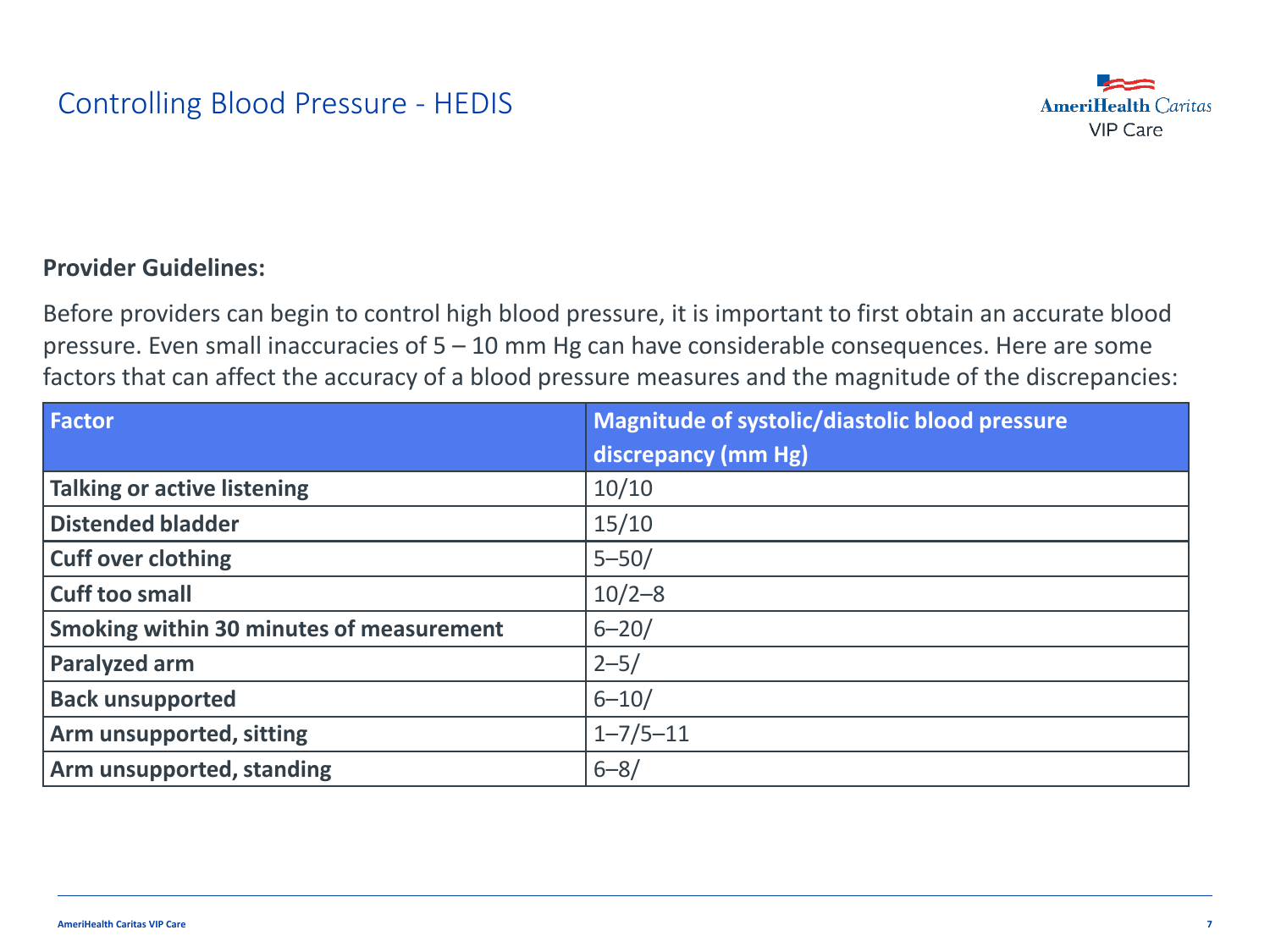

Beginning in 2018, the HEDIS measure Controlling Blood Pressure can be reported using CPT II codes. Below are the CPT II codes that correspond to particular systolic and diastolic blood pressure measurements.

| <b>Code</b> | <b>Type</b> | <b>Measure</b>                    | <b>Description</b>                                                        |
|-------------|-------------|-----------------------------------|---------------------------------------------------------------------------|
| 3074F       | CPT II      | <b>Controlling Blood Pressure</b> | Most recent systolic blood pressure less than 130 mm Hg                   |
| 3075F       | CPT II      | <b>Controlling Blood Pressure</b> | Most recent systolic blood pressure 130-139 mm Hg                         |
| 3077F       | CPT II      | <b>Controlling Blood Pressure</b> | Most recent systolic blood pressure greater than or equal to<br>140 mm Hg |
| 3078F       | CPT II      | <b>Controlling Blood Pressure</b> | Most recent diastolic blood pressure less than 80 mm Hg                   |
| 3079F       | CPT II      | <b>Controlling Blood Pressure</b> | Most recent diastolic blood pressure 80-89 mm Hg                          |
| 3080F       | CPT II      | <b>Controlling Blood Pressure</b> | Most recent diastolic blood pressure greater than or equal<br>to 90 mm Hg |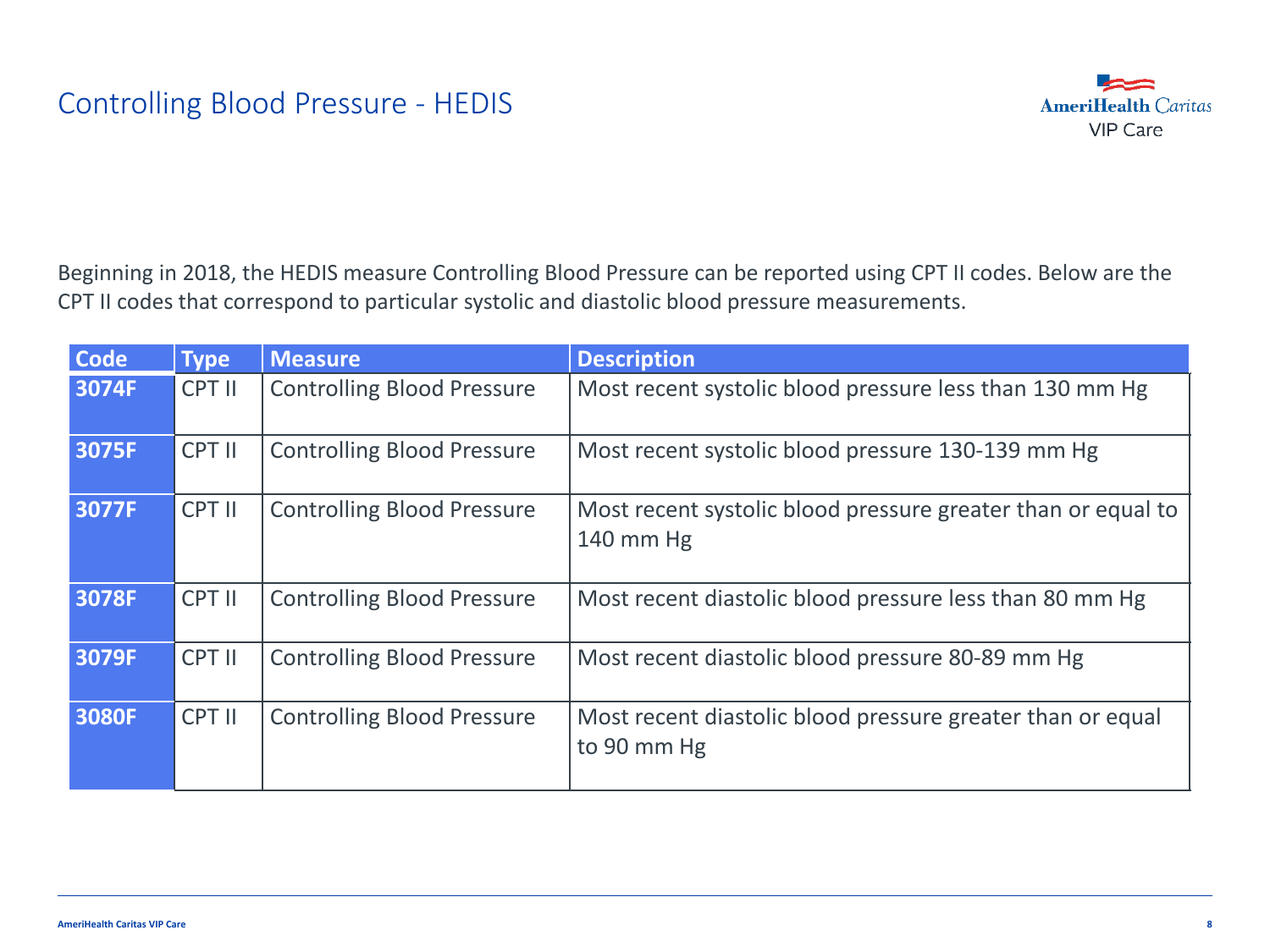### Comprehensive Diabetes Care - HEDIS



#### **Plan Intervention:**

Diabetic members are being offered in-home diabetic testing including HbA1C, urine and eye imaging when approved by treating provider. Sending letters to providers and members when tests are missing. Offer HbA1c testing at member events.

| Comprehensive                                                                                                                  | Members 18-75 years of age with diabetes (type 1 and                                                                                                                                                                                                           | <b>CPT Codes:</b>                                                                                                                                                                                              |
|--------------------------------------------------------------------------------------------------------------------------------|----------------------------------------------------------------------------------------------------------------------------------------------------------------------------------------------------------------------------------------------------------------|----------------------------------------------------------------------------------------------------------------------------------------------------------------------------------------------------------------|
| Diabetes Care (CDC)<br><b>HgbA1c Testing</b><br>$\bullet$<br>HgbA1c Result:<br>$\bullet$<br>Control vs. Poor<br><b>Control</b> | type 2) who had a Hemoglobin A1c (HbA1c) test during<br>the measurement year.<br>Documentation in the medical record must include a<br>$\bullet$<br>note indicating the date when the HgbA1c test was<br>performed and the result or finding.                  | HbA1c Testing: 83036, 83037<br>$\bullet$<br>HbA1c <7.0: 3044F<br>$\bullet$<br>HbA1c Level $>$ /= To 7.0 and < 8.0:<br>$\bullet$<br>3051F<br>HbA1c Level $>$ /= To 8.0 and $<$ /= To<br>$\bullet$<br>9.0: 3052F |
|                                                                                                                                | Members who meet any of the following criteria are<br>excluded from the measure:<br>In hospice or using hospice services any time in the<br>$\bullet$<br>MY.<br>Receiving palliative care any time in the MY.<br>$\bullet$<br>Deceased in the MY.<br>$\bullet$ | HbA1c >9.0: 3046F<br>$\bullet$                                                                                                                                                                                 |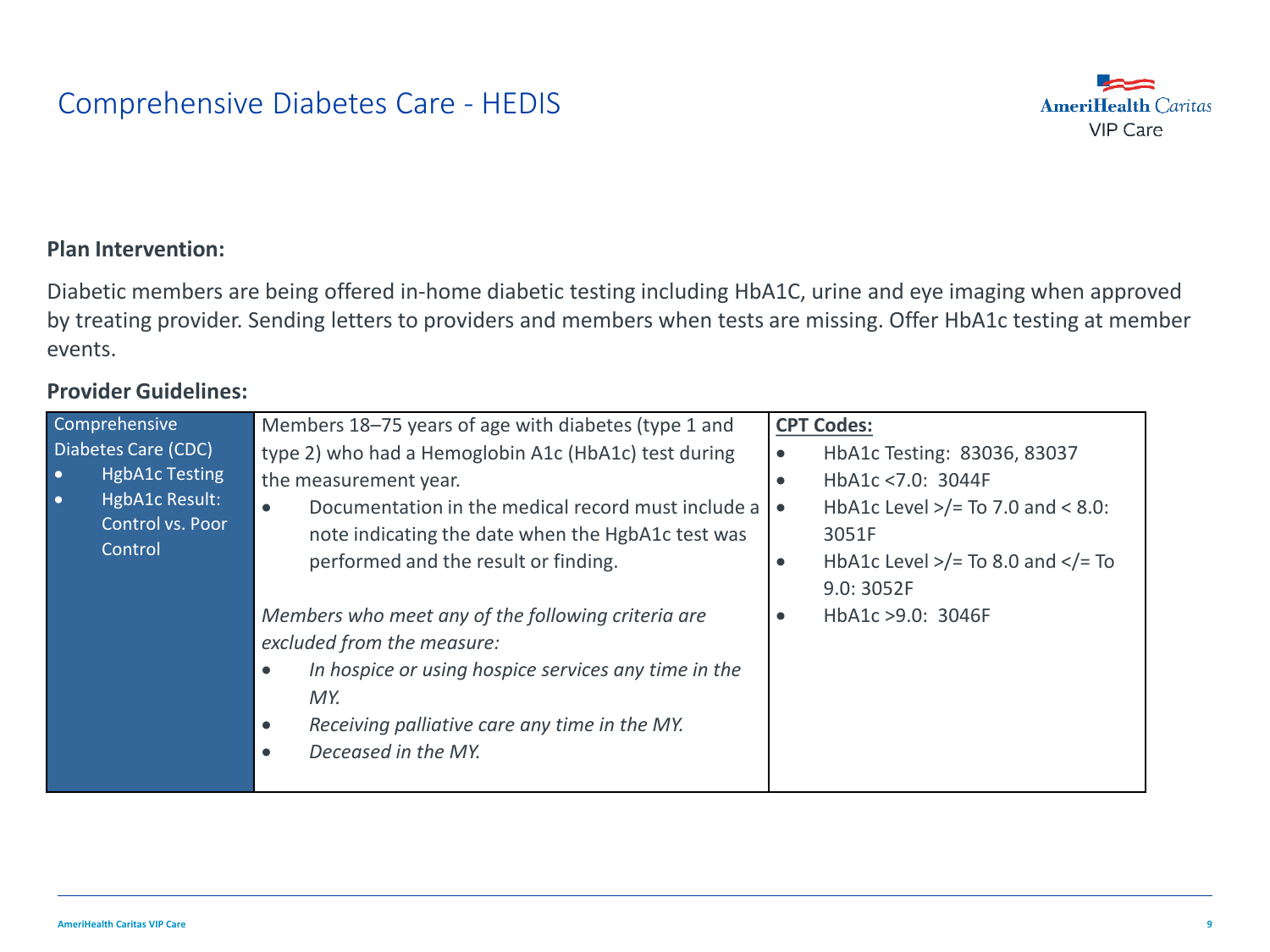# Comprehensive Diabetes Care - HEDIS



| Comprehensive        | Members 18-75 years of age with diabetes (type 1 and            | Diabetic Retinal Screening Eye Exam CPT/HCPCS/CPT-CAT-  |  |
|----------------------|-----------------------------------------------------------------|---------------------------------------------------------|--|
| <b>Diabetes Care</b> | type 2) who had a retinal eye exam performed by an eye          | II Codes:                                               |  |
| Eye Exam             | care professional during the measurement year.                  | 67028, 67030, 67031, 67036, 67039, 67040, 67041, 67042, |  |
|                      | A retinal eye exam performed the year prior to the<br>$\bullet$ | 67043, 67101, 67105, 67107, 67108, 67110, 67112, 67113, |  |
|                      | measurement year is acceptable if the exam was                  | 67121, 67141, 67145, 67208, 67210, 67218, 67220, 67221, |  |
|                      | negative for retinopathy.                                       | 67227, 67228, 92002, 92004, 92012, 92014, 92018, 92019, |  |
|                      | Documentation of bilateral eye enucleation<br>$\bullet$         | 92134, 92201, 92202, 92225, 92226, 92227, 92228, 92230, |  |
|                      | anytime during the member's history through                     | 92235, 92240, 92250, 92260, 99203, 99204, 99205, 99213. |  |
|                      | December 31 of the measurement year is                          | 99214, 99215, 99242. 99243, 99244, 99245, S0620, S0621, |  |
|                      | acceptable.                                                     | S3000, 3072F, 2022F, 2023F, 2024F, 2025F, 2026F, 2033F  |  |
|                      |                                                                 |                                                         |  |
| Comprehensive        | Members 18-75 years of age with diabetes (type 1 and            | Urine Protein CPT/CPT-CAT-II Codes:                     |  |
| <b>Diabetes Care</b> | type 2) who had medical attention for nephropathy as            | 81000, 81001, 81002, 81003, 81005, 82042, 82043, 82044, |  |
| Monitoring for       | follows:                                                        | 84156, 3060F, 3061F, 3062F                              |  |
| Nephropathy          | Nephropathy screening/monitoring test or<br>$\bullet$           | <b>Nephropathy Treatment CPT-CAT-II Codes</b>           |  |
|                      | evidence of nephropathy including: nephropathy                  | 3066F, 4010F                                            |  |
|                      | screening or monitoring test, ACE/ARB therapy,                  | <b>Kidney Transplant CPT/ HCPCS Codes:</b>              |  |
|                      | evidence of stage 4 CKD, ESRD, kidney transplant,               | 50360, 50365, 50380, S2065                              |  |
|                      | visit with a nephrologist or at least one ACE                   |                                                         |  |
|                      | inhibitor or ARB dispensing event.                              |                                                         |  |
|                      |                                                                 |                                                         |  |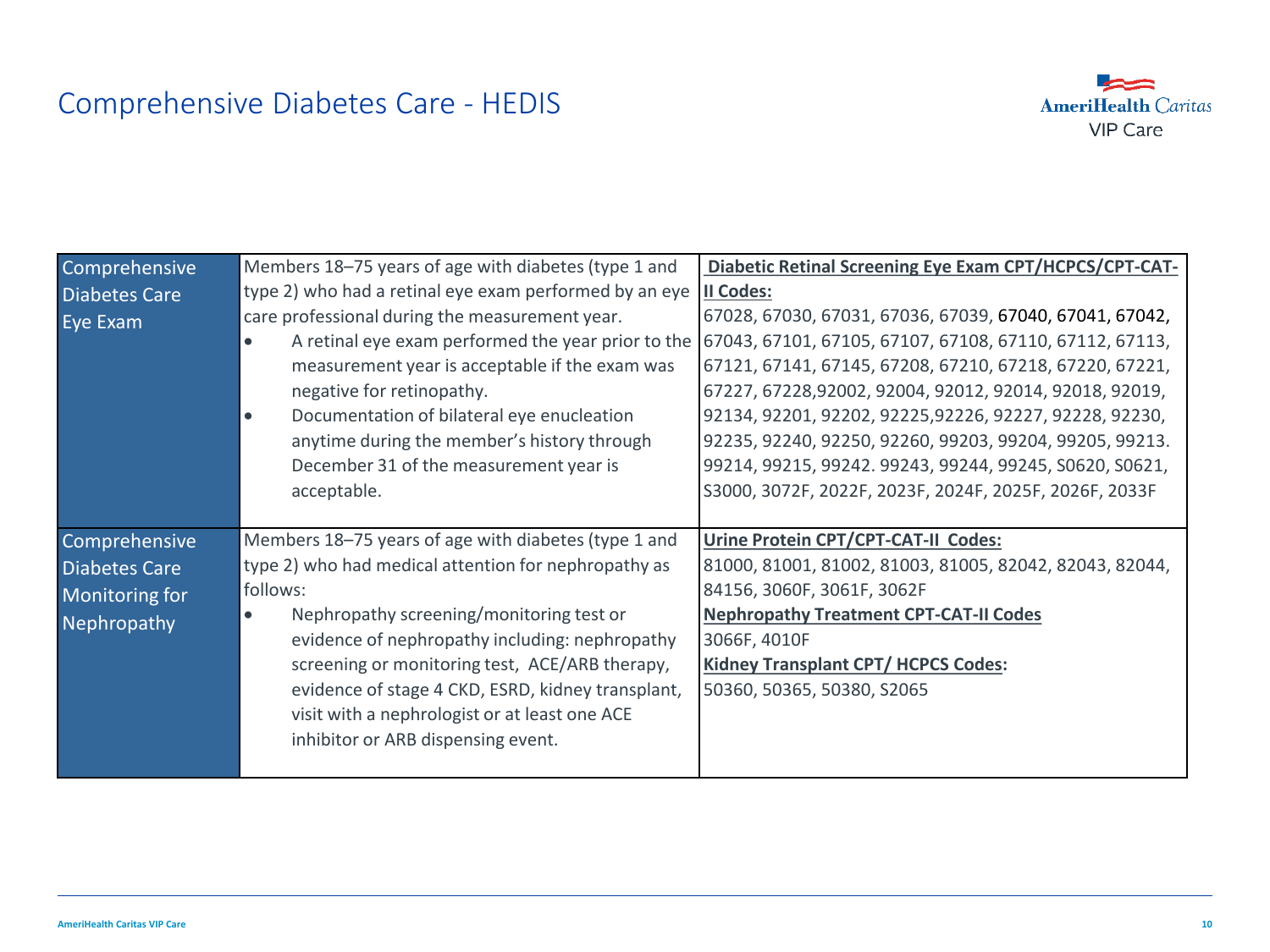# Colorectal Cancer Screening - HEDIS



### **Plan Intervention:**

Working with lab vendors to offer members in-home screening kits.

| <b>Colorectal</b> | Members 50-75 years of age who had appropriate                | <b>Flexible Sigmoidoscopy CPT/HCPCS Codes:</b>          |
|-------------------|---------------------------------------------------------------|---------------------------------------------------------|
| <b>Cancer</b>     | screening for colorectal cancer, which includes:              | 45330, 45331, 45332, 45333, 45334, 45335, 45337, 45338, |
| Screening         | Fecal occult blood test (FOBT) during the<br>$\bullet$        | 45339, 45340, 45341, 45342, 45345, 45346, 45347,        |
|                   | measurement year.                                             | 45349, 45350, G0104                                     |
| (COL)             | Flexible sigmoidoscopy or CT Colonography during<br>$\bullet$ | <b>Colonoscopy CPT/HCPCS Codes:</b>                     |
|                   | the measurement year or four years prior to the               | 44388, 44389, 44390, 44391, 44392, 44393, 44394,        |
|                   | measurement year.                                             | 44397, 44401, 44402, 44403, 44404, 44405, 44406,        |
|                   | Colonoscopy during the measurement year or nine<br>$\bullet$  | 44407, 44408, 45355, 45378, 45379, 45380, 45381,        |
|                   | years prior to the measurement year.                          | 45382, 45383, 45384, 45385, 45386, 45387, 45388,        |
|                   | FIT-DNA test during the measurement year or two<br>$\bullet$  | 45389, 45390, 45391, 45392, 45393, 45398, G0105,        |
|                   | years prior to the measurement year.                          | G0121                                                   |
|                   | Note: Digital rectal exams (DRE) and FOBT tests performed     | <b>CT Colonography CPT Codes:</b>                       |
|                   | in an office setting or performed on a sample collected via   | 74261, 74262, 74263                                     |
|                   | DRE do not meet measure specifications.                       | <b>FIT-DNA CPT/HCPCS Codes:</b>                         |
|                   |                                                               | 81528, G0464                                            |
|                   |                                                               | <b>FOBT Lab Test CPT/HCPCS Codes:</b>                   |
|                   |                                                               | 82270, 82274, G0328                                     |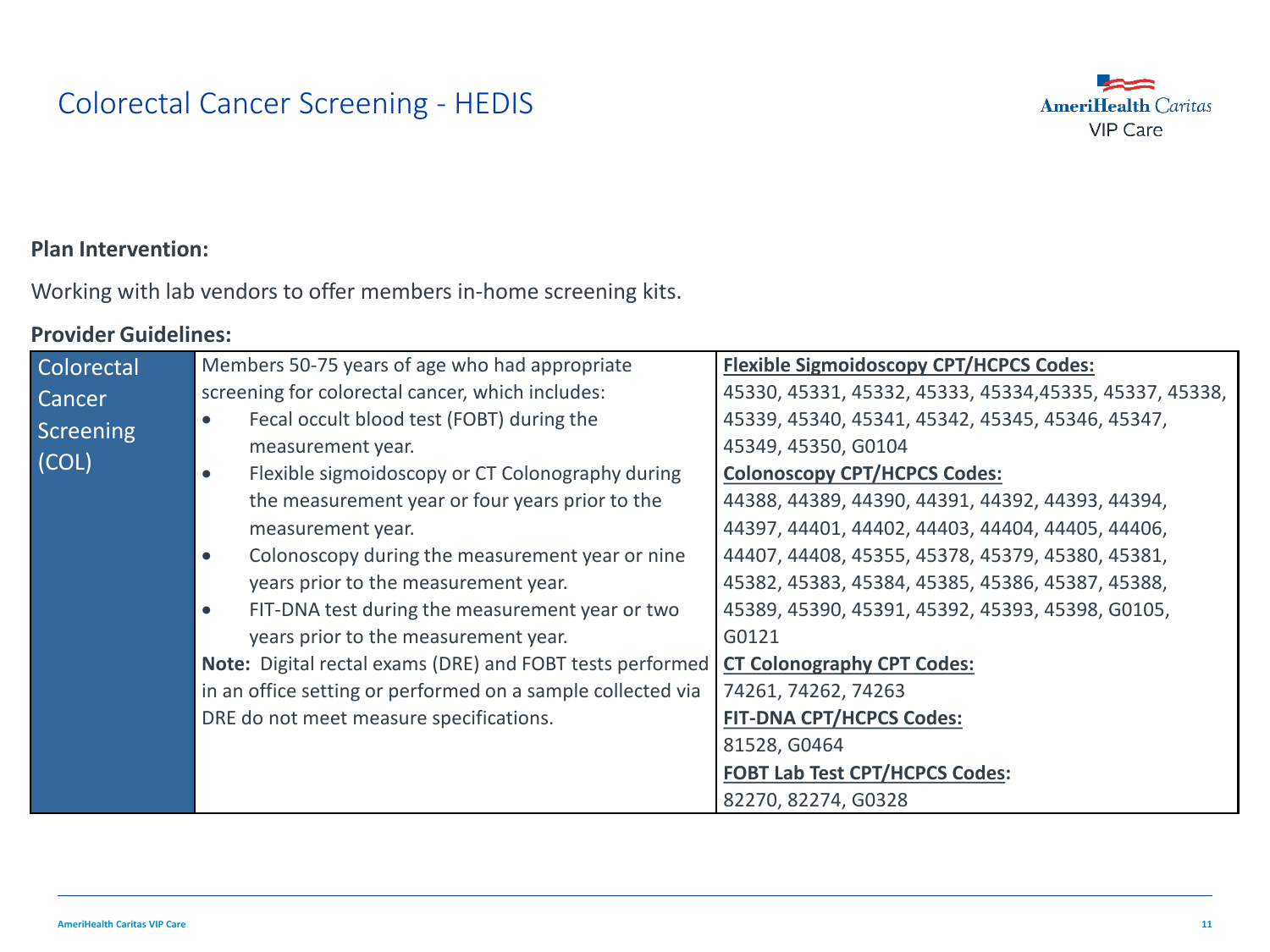### Breast Cancer Screening - HEDIS



### **Plan Intervention:**

Receive orders for non-compliant members and do nember outreach campaigns to assist members scheduling mammograms. Send out reminder postcards.

| <b>Breast Cancer</b>   | Women 50-74 years of age who had a mammogram         | <b>Mammography CPT/HCPCS Codes:</b>       |
|------------------------|------------------------------------------------------|-------------------------------------------|
| <b>Screening (BCS)</b> | to screen for breast cancer during the measurement   | 77055, 77056, 77057, 77061, 77062, 77063, |
|                        | year or the two years prior to the measurement year. | 77065, 77066, 77067, G0202, G0204, G0206  |
|                        | Based on claim for mammography only.<br>$\bullet$    |                                           |
|                        | Biopsies, breast ultrasounds and MRIs are not        |                                           |
|                        | included.                                            |                                           |
|                        | Excludes women with documented<br>$\bullet$          |                                           |
|                        | mastectomy.                                          |                                           |
|                        |                                                      |                                           |
|                        |                                                      |                                           |
|                        |                                                      |                                           |
|                        |                                                      |                                           |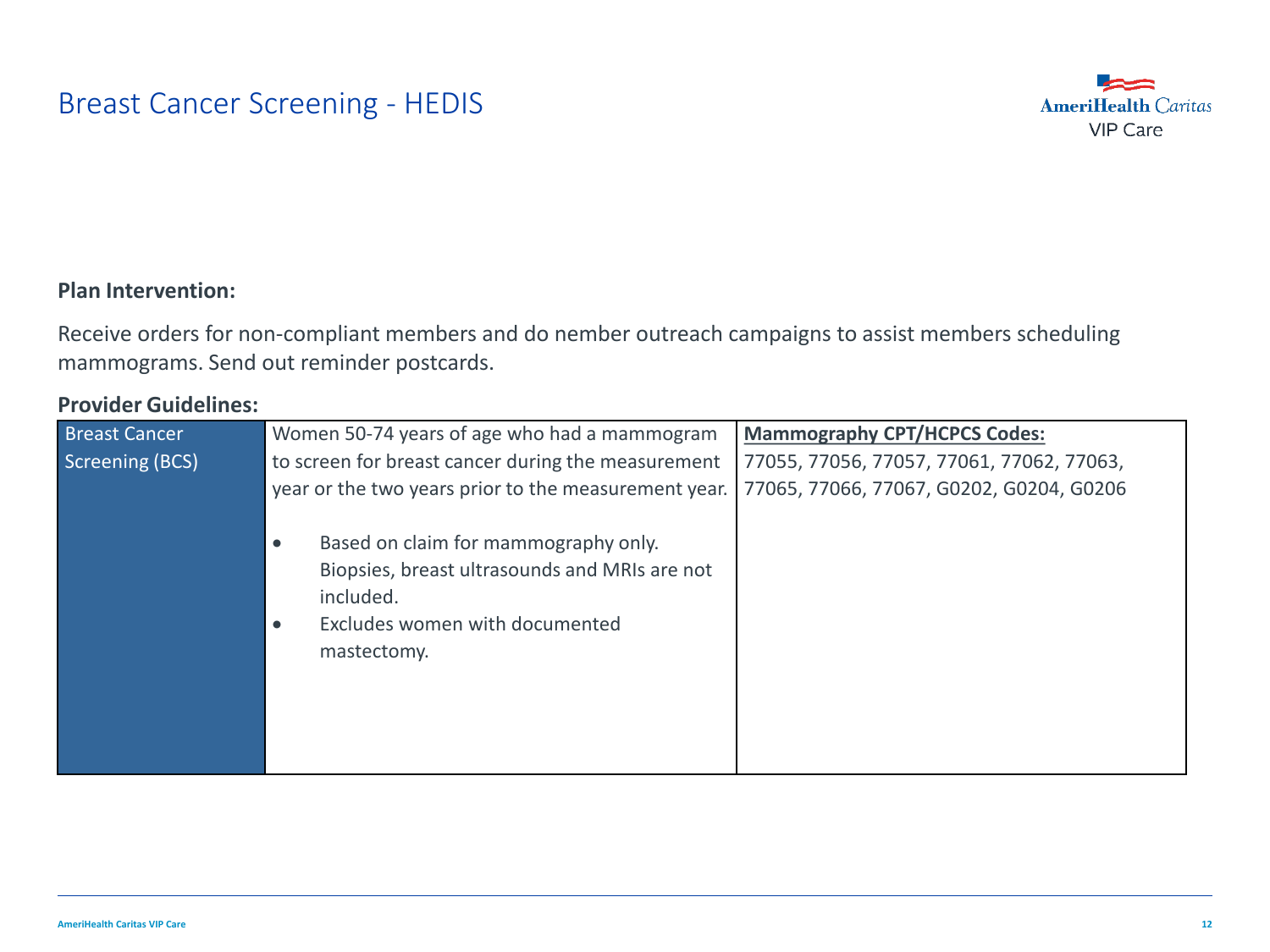### Osteoporosis Management in Women Who Had a Fracture - HEDIS

### **Plan Intervention:**

Letters to providers on members who are high-risk for falls. Encouraging Bone Mineral Density testing and/or medication prior to the 6 month post fracture date - going out to new members monthly. Meet with Pharmacy to review/discuss each member in the measure and outreach to non-compliant members.

| Osteoporosis                                                                                                                                     | Women 67-85 years of age who suffered a            | HEDIS rates are based on pharmacy (medication) |  |
|--------------------------------------------------------------------------------------------------------------------------------------------------|----------------------------------------------------|------------------------------------------------|--|
| Management in Women                                                                                                                              | fracture and who had either a bone or mineral      | claims or Bone Mineral Density Tests.          |  |
| Who Had a Fracture<br>(OMW)                                                                                                                      | density (BMD) test or prescription for a drug to   | <b>Medications:</b>                            |  |
|                                                                                                                                                  | treat osteoporosis in the six months after the     | Abaloparatide                                  |  |
|                                                                                                                                                  | fracture (fractures of finger, toe, face and skull | Alendronate                                    |  |
|                                                                                                                                                  | are not included in this measure)                  | Alendronate-cholecalciferol<br>$\bullet$       |  |
|                                                                                                                                                  |                                                    | Denosumab                                      |  |
|                                                                                                                                                  | Members who meet any of the following criteria     | Ibandronate                                    |  |
|                                                                                                                                                  | are excluded from the measure:                     | Raloxifene<br>٠                                |  |
| In hospice or using hospice services in the<br>$\bullet$<br>measurement year (MY).<br>Receiving palliative care any time in the MY.<br>$\bullet$ | Risedronate                                        |                                                |  |
|                                                                                                                                                  | Deceased in the MY.<br>$\bullet$                   | Romosozumab<br>$\bullet$                       |  |
|                                                                                                                                                  |                                                    | Teriparatide                                   |  |
|                                                                                                                                                  |                                                    | Zoledronic acid                                |  |
|                                                                                                                                                  |                                                    | <b>Bone Mineral Density Tests CPT Codes:</b>   |  |
|                                                                                                                                                  |                                                    | 76977, 77078, 77080, 77081, 77085, 77086       |  |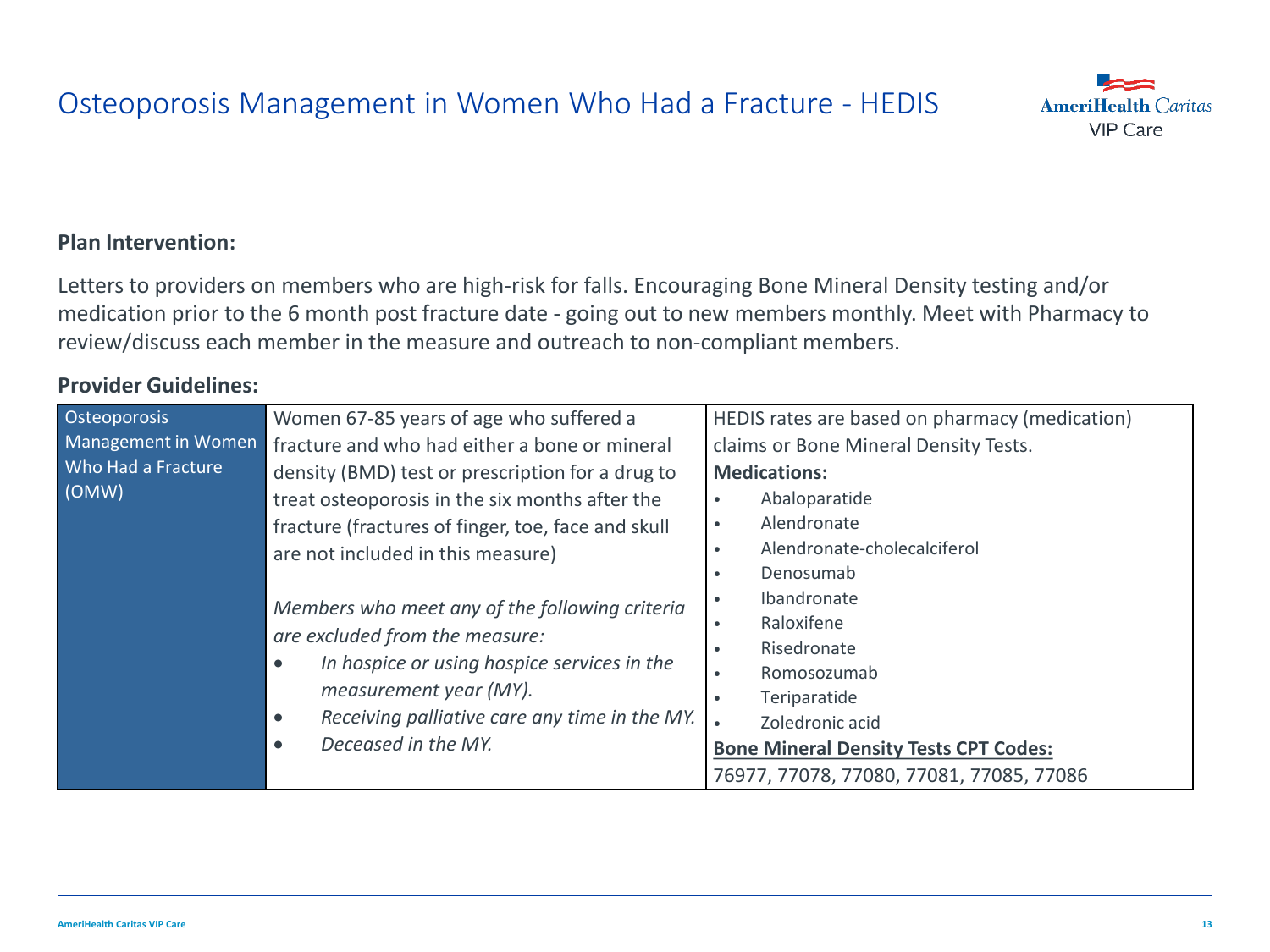# Disease-Modifying Anti-Rheumatic Drug Therapy for Rheumatoid Arthritis - HEDIS



### **Plan Intervention:**

Letters and outreach calls to providers for members identified with rheumatoid arthritis who are not seeking treatment.

| Disease-Modifying<br><b>Anti-Rheumatic Drug</b><br>Therapy for<br><b>Rheumatoid Arthritis</b><br>(ART) | Members 18 years and older who were diagnosed<br>with rheumatoid arthritis and who were dispensed<br>at least one ambulatory prescription for a disease-<br>modifying anti-rheumatic drug (DMARD).<br>Members who meet any of the following criteria are<br>excluded from the measure:<br>In hospice or using hospice services in the<br>$\bullet$<br>measurement year (MY).<br>Receiving palliative care any time in the MY.<br>$\bullet$<br>Deceased in the MY.<br>$\bullet$ | HEDIS rates are based on<br>pharmacy claims for the<br>following medications:<br>Abatacept<br>Adalimumab<br>Anakinra<br>Auranofin<br>Azathioprine<br><b>Baricitinib</b><br>Certolizumab pegol<br>Cyclophosphamide<br>Cyclosporine<br>Etanercept<br>Golimumab<br>Hydroxychloroquine | Infliximab<br>$\bullet$<br>Leflunomide<br>Methotrexate<br>Minocycline<br>Mycophenolate<br>mofetil<br>Mycophenolic acid<br>$\bullet$<br>Penicillamine<br>$\bullet$<br>Rituximab<br>$\bullet$<br>Sarilumab<br>Sulfasalazine<br>Tocilizumab<br>$\bullet$<br>Tofacitinib<br>$\bullet$<br>Upadacitinib |
|--------------------------------------------------------------------------------------------------------|--------------------------------------------------------------------------------------------------------------------------------------------------------------------------------------------------------------------------------------------------------------------------------------------------------------------------------------------------------------------------------------------------------------------------------------------------------------------------------|------------------------------------------------------------------------------------------------------------------------------------------------------------------------------------------------------------------------------------------------------------------------------------|---------------------------------------------------------------------------------------------------------------------------------------------------------------------------------------------------------------------------------------------------------------------------------------------------|
|--------------------------------------------------------------------------------------------------------|--------------------------------------------------------------------------------------------------------------------------------------------------------------------------------------------------------------------------------------------------------------------------------------------------------------------------------------------------------------------------------------------------------------------------------------------------------------------------------|------------------------------------------------------------------------------------------------------------------------------------------------------------------------------------------------------------------------------------------------------------------------------------|---------------------------------------------------------------------------------------------------------------------------------------------------------------------------------------------------------------------------------------------------------------------------------------------------|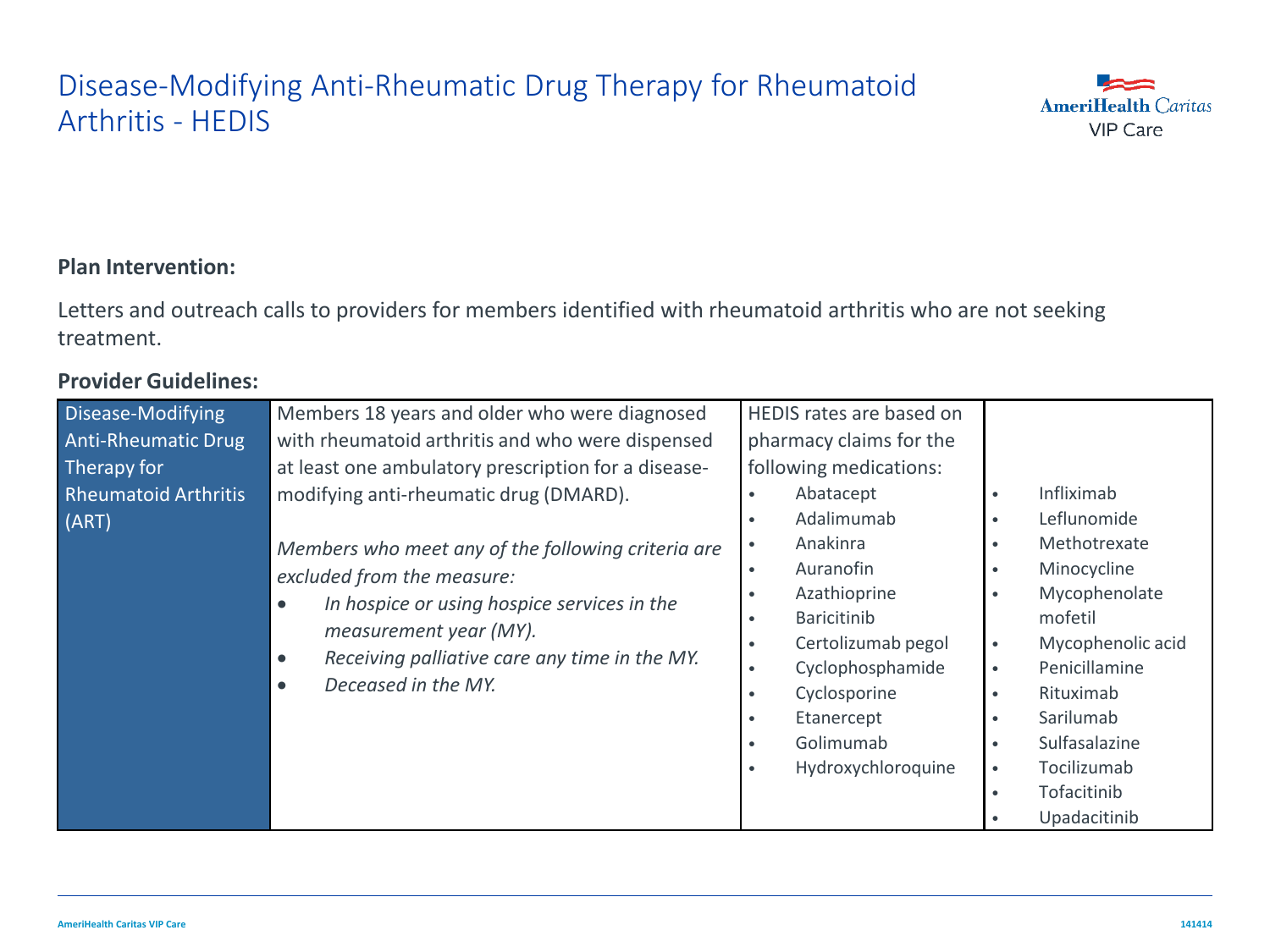### Medication Reconciliation Post Discharge - HEDIS



CMS understands the importance of providing Transitional Care Management (TCM) with Medication Reconciliation Post-discharge (MRP) in order to provide quality care for your patients. Therefore, CMS adopted the MRP HEDIS measure and has also designated it as a Star measure.

- Medication reconciliation is a review in which the discharge medications are reconciled with the most recent medication list in the outpatient record.
- Documentation must be in the outpatient medical record and include evidence of medication reconciliation; the date when it was performed by the prescribing practitioner, registered nurse or clinical pharmacist; and the provider signature.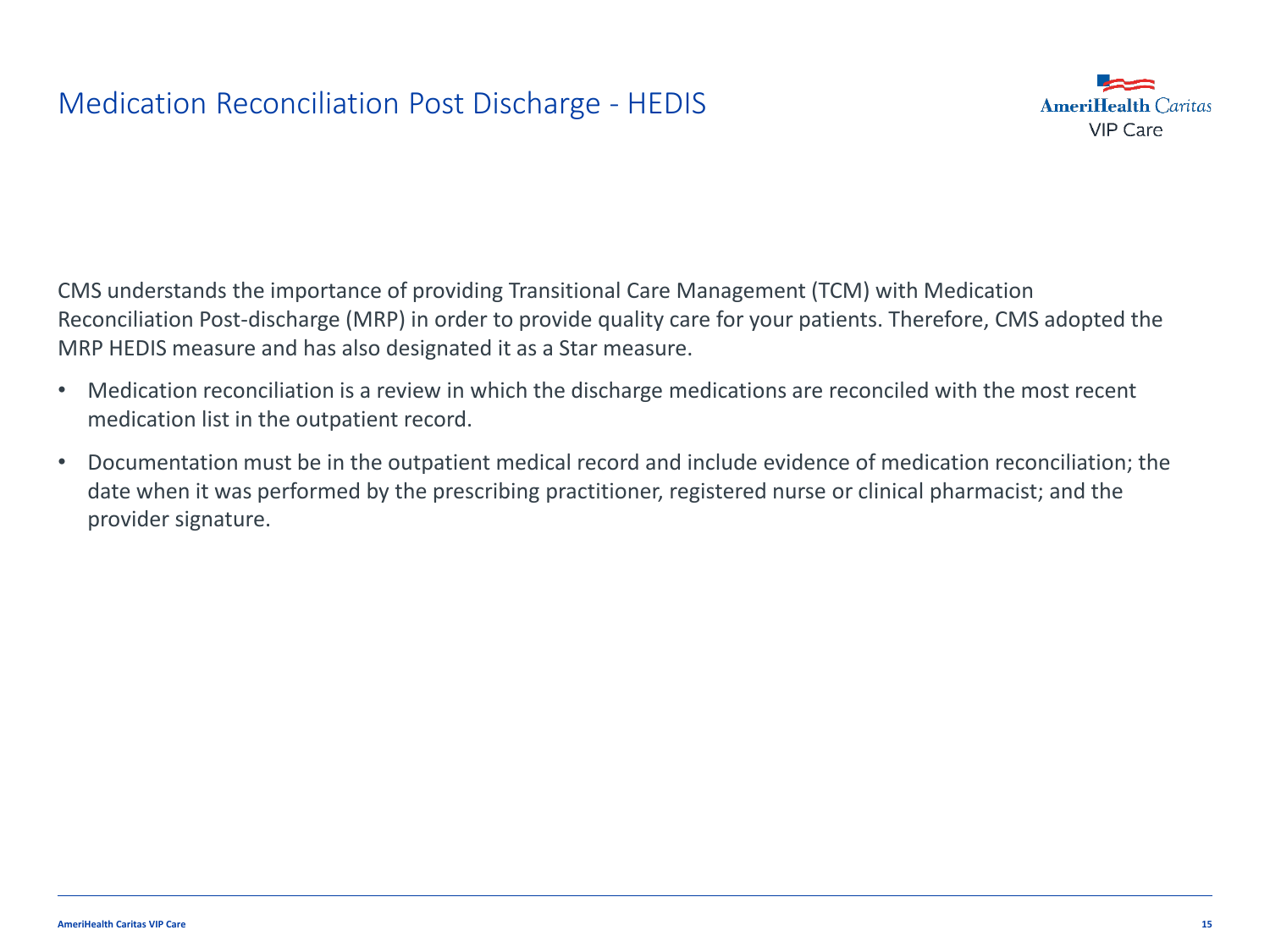

If coding guidelines are met, MRP is reimbursed through two Transitional Care Management service codes 99495 and 99496; otherwise, it can be reported with a non-reimbursable CPT Category II code 1111F. The two TCM codes generally have the same requirements, with the primary difference being the level of decision-making involved, whether it is moderate or high complexity. In order to report these services, the following must be met:

- 1. The **initial direct contact** with the patient and/or caregiver (includes telephone/electronic) must occur within **2 days** of discharge.
- 2. The patient **must be seen** within **14 days** of discharge (99495) for those with moderate complexity and within **7 days** of discharge (99496) for those with high complexity.
- 3. **Medication reconciliation** must be performed and documented within **30 days** of discharge. Other necessary followup, such as reviewing labs and scheduling additional services, should also be performed within the 30 days.

We realize not all patients discharged from the hospital require the complex decision making required by TCM services; however, it is still important to perform MRP within 30 days. If you perform MRP without TCM, please document this service and submit claims using the appropriate CPT code.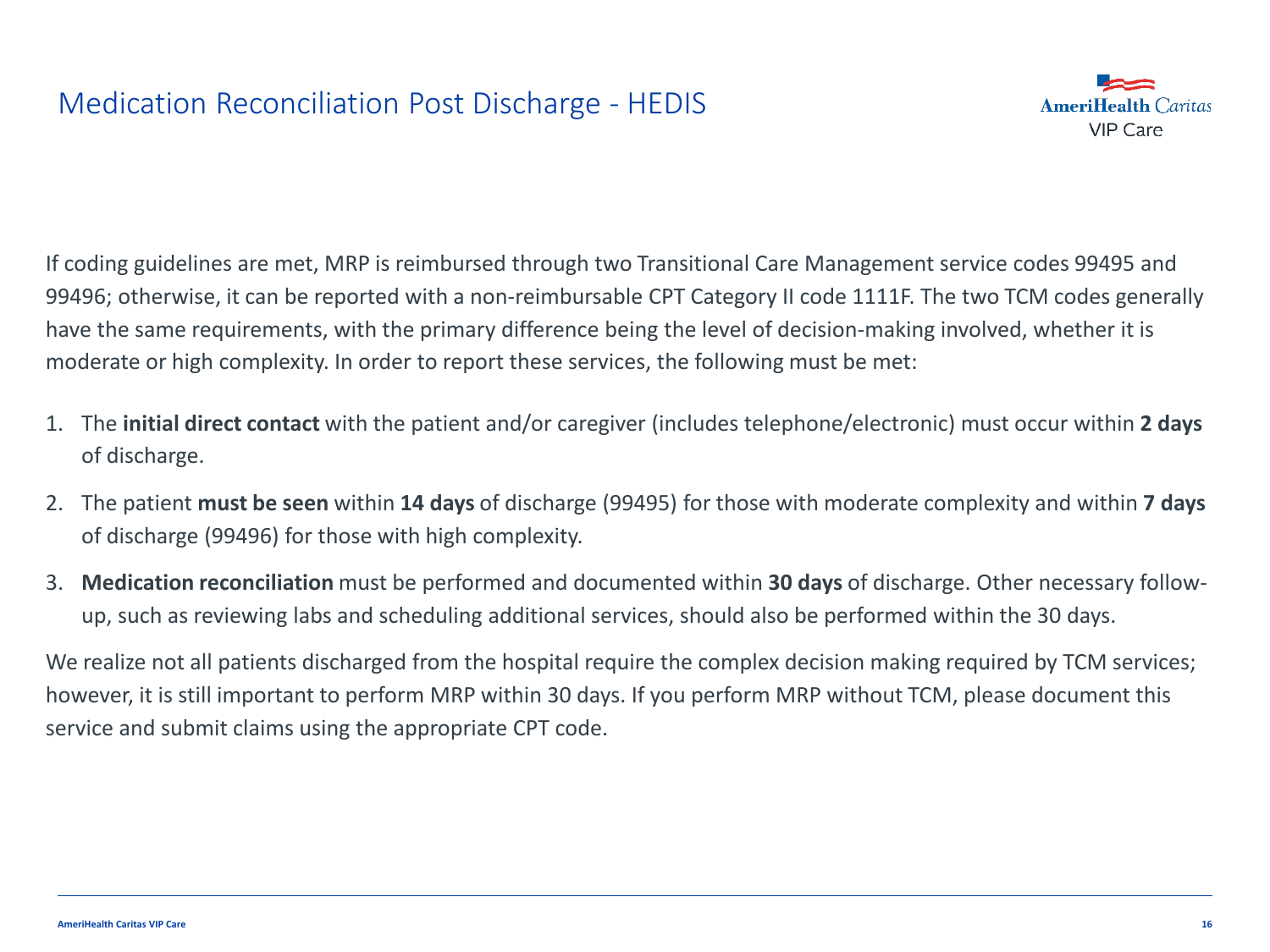# High Risk Drugs for the Elderly - HEDIS



### **Are your providers prescribing high-risk medications for your patients over age 65?**

High-risk medications are those identified by American Geriatric Society (AGS) Beers Criteria which tend to cause adverse drug events in older adults due to their pharmacologic properties and the physiologic changes of aging.

Prescription drug use by the elderly can often result in adverse drug events that contribute to:

- $\checkmark$  Hospitalization
- $\checkmark$  Increased duration of illness
- $\checkmark$  Nursing home placement
- $\checkmark$  Falls and fractures

Potentially inappropriate medications continue to be prescribed for and taken by older adults despite the recognition of increased likelihood of adverse drug events and evidence of poor outcomes in elderly patients.

### **A printable pocket guide of these medications is available from AGS at:**

[Beers Criteria Printable Pocketcard](http://www.google.com/url?sa=t&rct=j&q=&esrc=s&source=web&cd=1&cad=rja&uact=8&ved=0ahUKEwjLiPW-0crUAhVH2T4KHZCWB0sQFggiMAA&url=http://www.americangeriatrics.org/files/documents/beers/PrintableBeersPocketCard.pdf&usg=AFQjCNG3TOE5RtxbMKT0dK4EzxZ1D8z5tQ) - American Geriatrics Society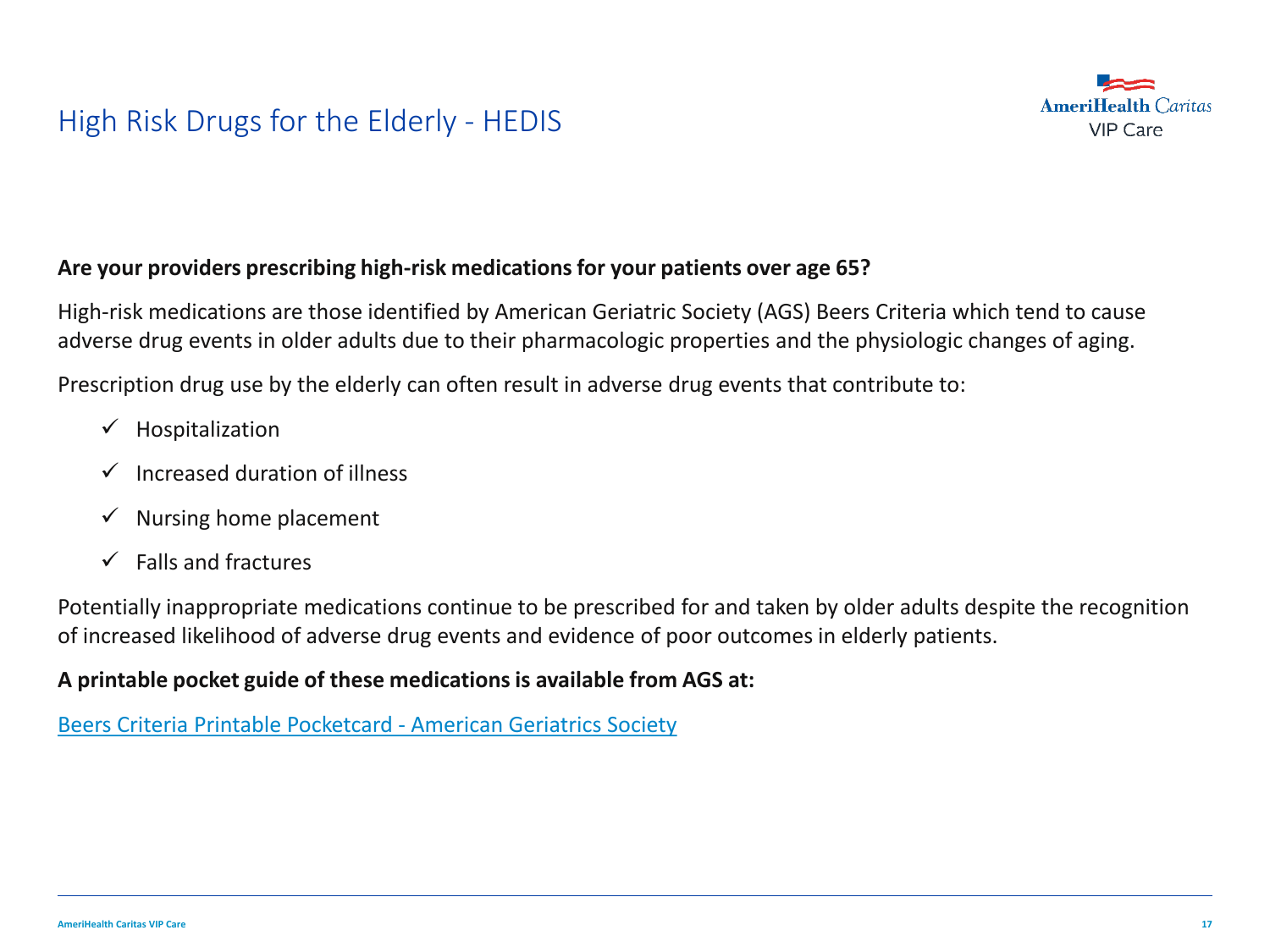

### Potentially Harmful Drug-Disease Interactions in the Elderly and Use of High-Risk Medication in the Elderly

| <b>Potentially Harmful</b> | Medicare members 65 years of age and older who have evidence of an underlying           | HEDIS rates are based on |
|----------------------------|-----------------------------------------------------------------------------------------|--------------------------|
| Drug-Disease               | disease, condition or health concern and who were dispensed an ambulatory               | Diagnosis + Medications/ |
| Interactions in the        | prescription for a potentially harmful medication, concurrent with or after the         | Pharmacy Claims.         |
| Elderly (DDE)              | diagnosis.                                                                              |                          |
|                            | A history of falls and a prescription for anticonvulsants, SSRI's, antipsychotics,      |                          |
|                            | benzodiazepines, non-benzodiazepine hypnotics, or tricyclic antidepressants.            |                          |
|                            | Dementia and prescription for antipsychotics, benzodiazepines, non-<br>$\bullet$        |                          |
|                            | benzodiazepine hypnotics, tricyclic antidepressants, H2 receptor antagonists            |                          |
|                            | or anticholinergic agents.                                                              |                          |
|                            | Chronic kidney disease and prescription for Cox-2 selective NSAIDs or non-<br>$\bullet$ |                          |
|                            | aspirin NSAIDs.                                                                         |                          |
| Use of High-Risk           | The percentage of Medicare members 67 years of age and older who had at least           | HEDIS rates are based on |
| Medication in the          | two dispensing events for the same high-risk medication.                                | Diagnosis + Medications/ |
| <b>Elderly (DAE)</b>       | The percentage of Medicare members 67 years of age and older who had at<br>$\bullet$    | <b>Pharmacy Claims</b>   |
|                            | least two dispensing events for high-risk medications to avoid from the same            |                          |
|                            | drug class.                                                                             |                          |
|                            | The percentage of Medicare members 67 years of age and older who had at<br>$\bullet$    |                          |
|                            | least two dispensing events for high-risk medications to avoid from the same            |                          |
|                            | drug class, except for appropriate diagnoses.                                           |                          |
|                            |                                                                                         |                          |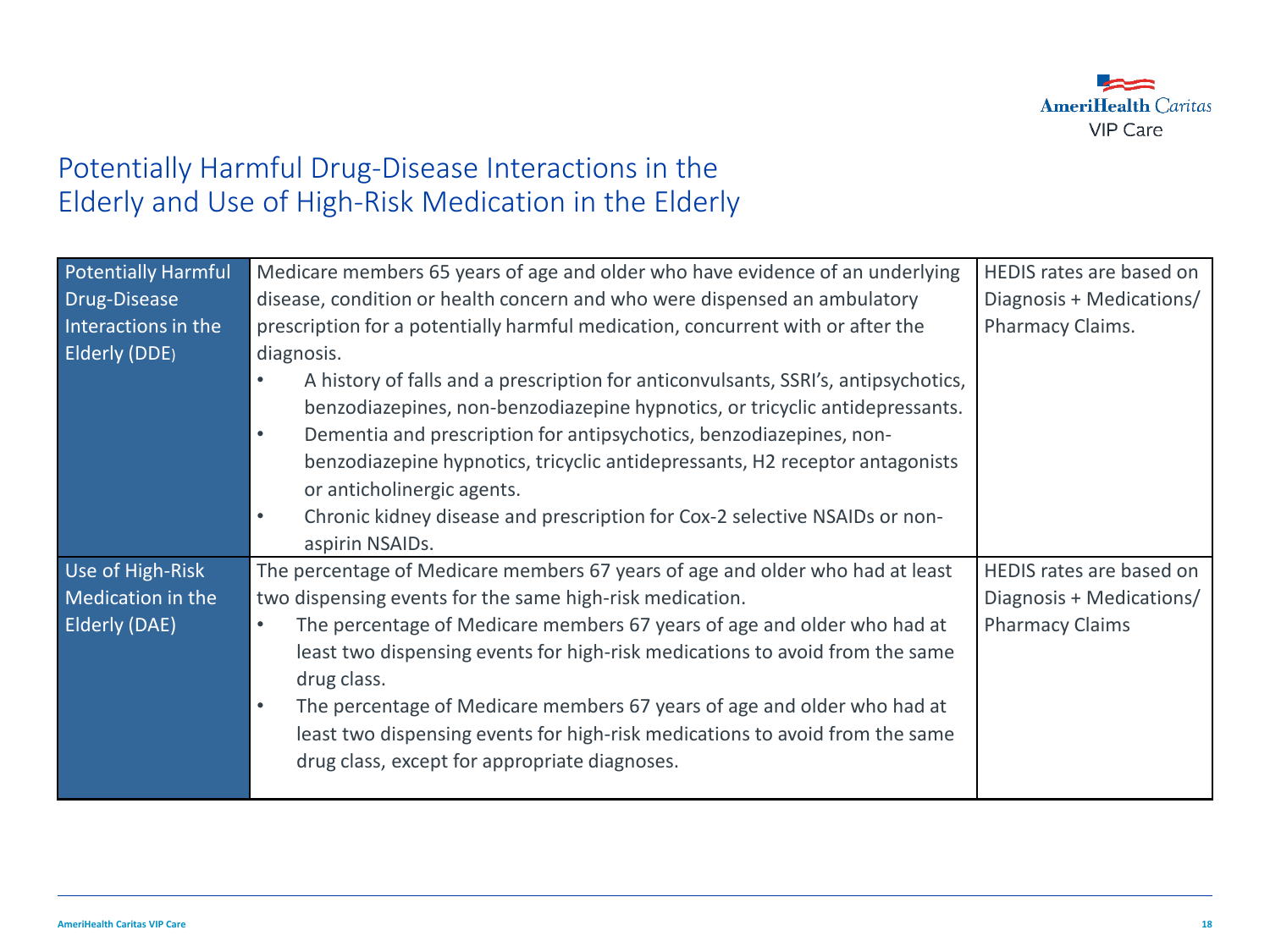# Medicare Stars Medication Adherence Measures - Non-HEDIS continued



| <b>Medication</b>      | Percentage of plan members with a prescription for a            | <b>Includes Cholesterol (Statin) Medications</b> |
|------------------------|-----------------------------------------------------------------|--------------------------------------------------|
| <b>Adherence for</b>   | cholesterol medication (a statin drug) who fill their           | Atorvastatin<br>$\bullet$                        |
| <b>Cholesterol</b>     | prescription often enough to cover 80 percent or more of        | Fluvastatin<br>$\bullet$                         |
| (statins)              | the time they are supposed to be taking the medication          | Lovastatin<br>$\bullet$                          |
|                        | during the measurement year.                                    | Pitavastatin                                     |
|                        |                                                                 | Pravastatin<br>٠                                 |
|                        |                                                                 | Rosuvastatin<br>٠                                |
|                        |                                                                 | Simvastatin<br>$\bullet$                         |
|                        |                                                                 |                                                  |
|                        |                                                                 |                                                  |
| <b>Statin Use in</b>   | Percentage of plan members with diabetes who take the           | <b>Includes Cholesterol (Statin) Medications</b> |
| <b>Persons With</b>    | most effective cholesterol-lowering (statin) drugs. Members   • | Atorvastatin                                     |
| <b>Diabetes (SUPD)</b> | who have a prescription for at least two diabetes               | Fluvastatin<br>$\bullet$                         |
|                        | medication fills and who received a statin medication fill      | Lovastatin<br>$\bullet$                          |
|                        | during the measurement year.                                    | Pitavastatin<br>$\bullet$                        |
|                        |                                                                 | Pravastatin                                      |
|                        |                                                                 | Rosuvastatin<br>$\bullet$                        |
|                        |                                                                 | Simvastatin<br>$\bullet$                         |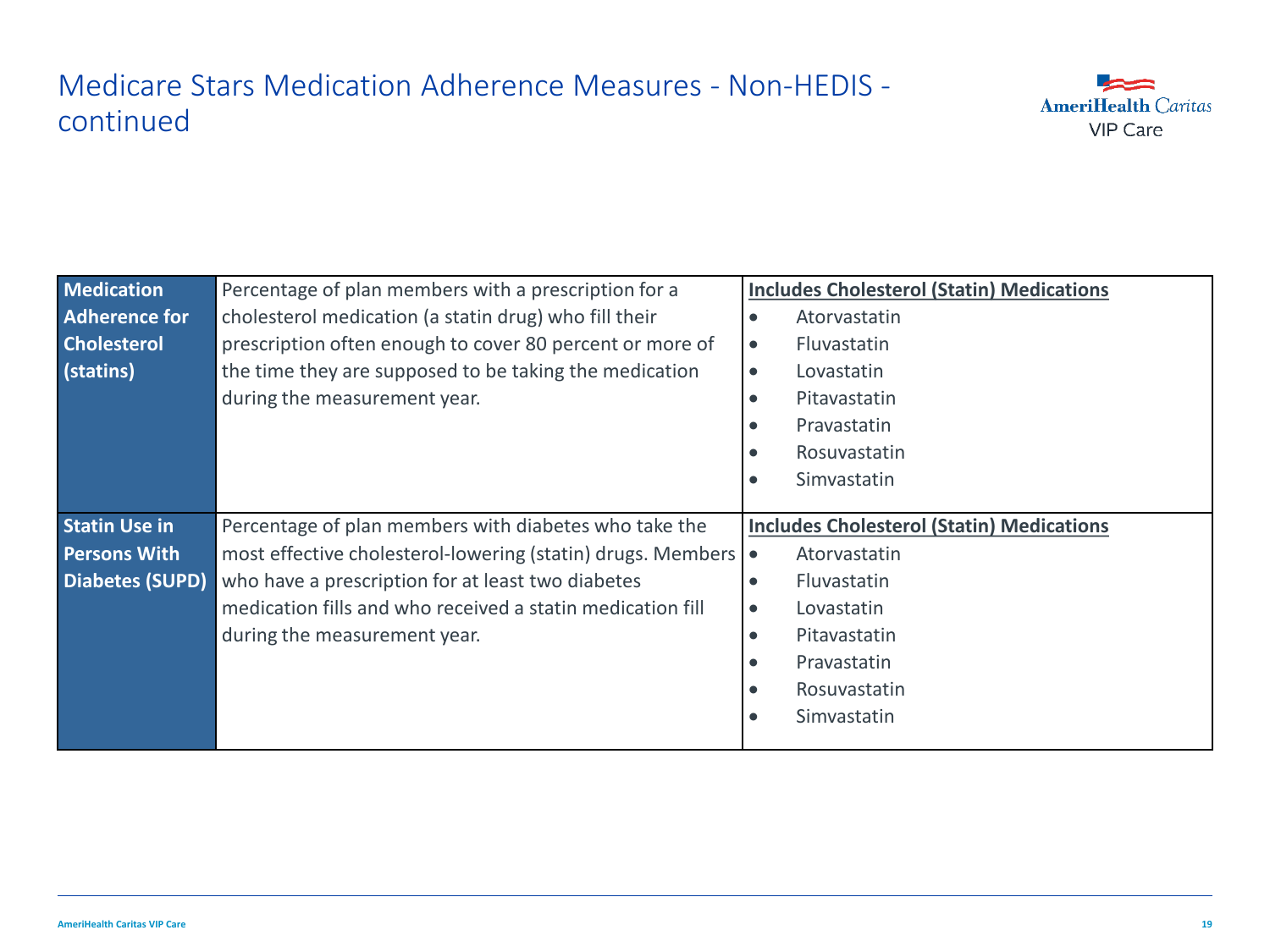

### Urinary Incontinence – Health Outcomes Survey (HOS)

UI, which can be associated with decreased quality of life, affects up to 30% of elderly people; and 85% of long-term care facility residents. However, the true incidence of this disorder may be underestimated due to the social stigma of UI or the assumption that UI is a normal part of aging. On the HOS survey beneficiaries are asked four questions about UI. Two questions asked are about conversations beneficiaries have had with their doctors:

- *1. Have you ever talked with a doctor, nurse, or other health care provider about leaking of urine?*
- *2. There are many ways to control or manage the leaking of urine, including bladder training exercises, medication, and surgery. Have you ever talked with a doctor, nurse, or other health care provider about any of these approaches?*

Because UI is often a sensitive and embarrassing topic for many patients, they may not initiate the discussion if they are experiencing issues with UI. Therefore, we are looking to our providers to start these conversations with our members, which in turn may help them feel more comfortable discussing these issues. **Simply ask them, "Have you ever leaked urine?"** This simple question may be all it takes to reduce their risk of getting UTIs, suffering from depression, or being institutionalized, and may just result in their having an overall better quality of life.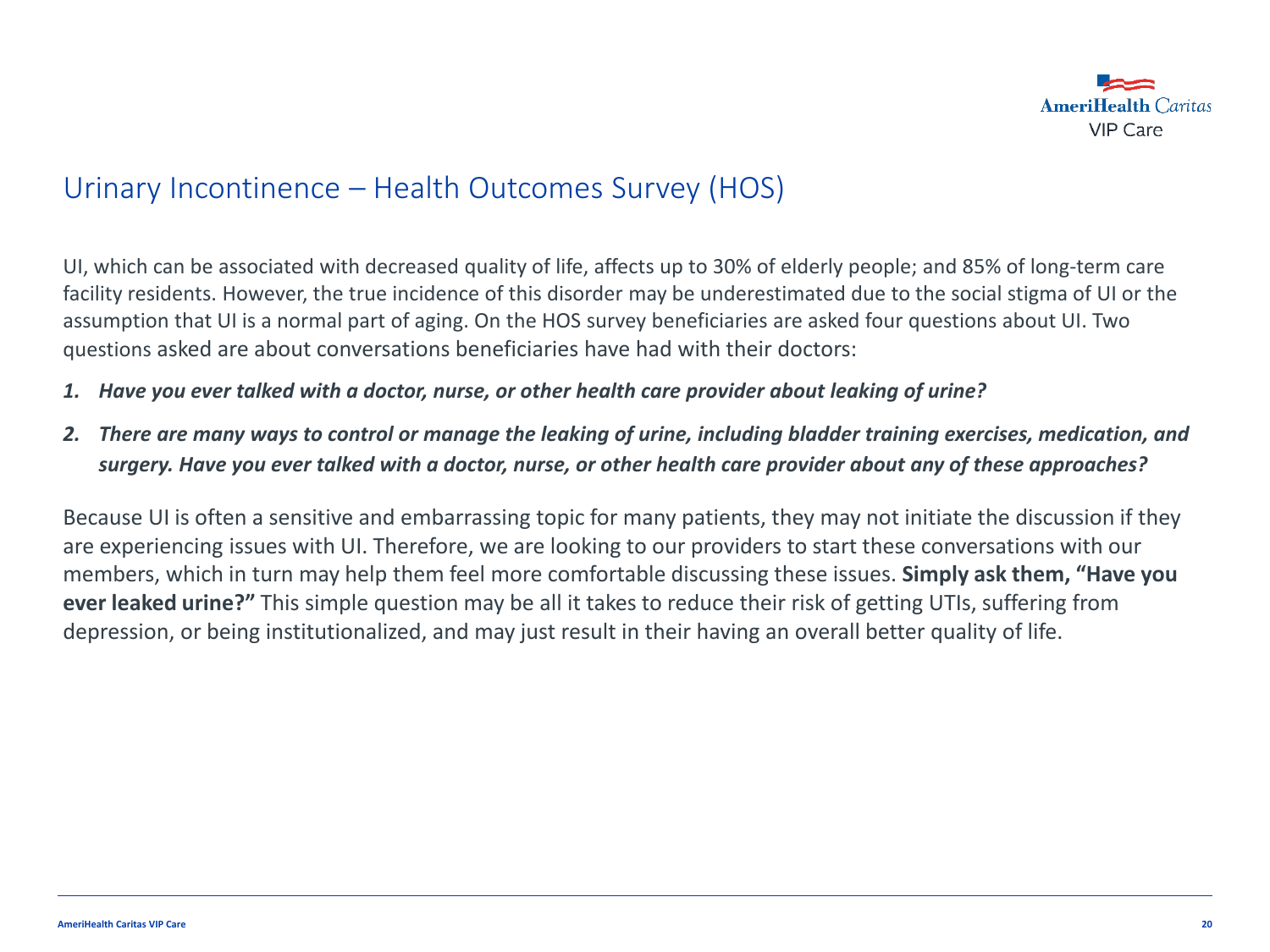### Other Plan Interventions



### • **Member Outreach Campaigns -**

- Phone Messaging Blasts Flu, Pneumonia, Screenings
- Postcard Reminders Flu, Pneumonia, Screenings
- Health Fairs offering flu shots and screenings
- **Provider Performance Reports**  Sent to all PCPs who have members assigned to them
- **Record Collection**  Accessing internal member records to meet Care Gaps

Our **Quality Management** department has many ongoing initiatives to improve health outcomes for our members, including notifying providers of at risk members.

 $\checkmark$  If you would like to work with Quality Management or have any questions about **HEDIS or any other Star** measures, please contact our Quality Department directly by phone at 215-937-8115 or email at [VIPQuality@amerihealthcaritas.com](mailto:VIPQuality@amerihealthcaritas.com).